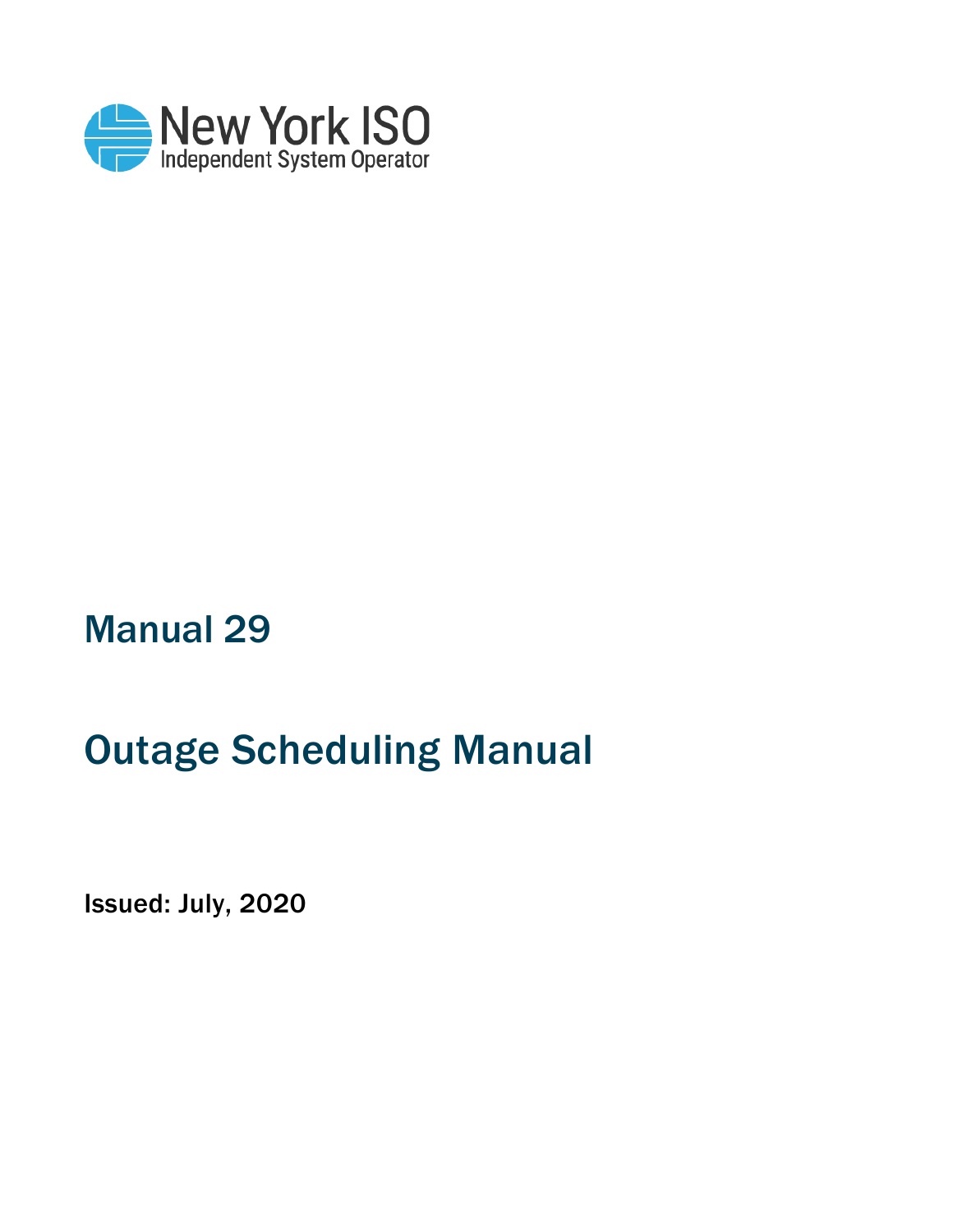

## 2. TRANSMISSION FACILITIES OUTAGES

This section of the manual describes the scheduling of transmission facility outages. The following phrases used in this Outage Scheduling Manual have the following meaning:

- "Facilities expected to impact system Transfer Capability of the NYISO secured system" are those transmission facilities, under an outage condition, that effectively reduce the Transfer Capability of an NYISO transfer interface by a minimum of 150 MW.
- " "Operative TCC month" is the calendar month(s) during which the facility outage is requested.

## 2.1. Transmission Facilities Outage Coordination

The NYISO coordinates all requests for transmission outages based on their potential impact on power system reliability.

The methods described in this section of the manual are used to determine whether system reliability and power transfer requirements are met, consistent with the New York State Reliability Council (NYSRC) Reliability Rules.

The NYISO will determine if reliability criteria violations will occur based on the requested transmission outages scheduled. This assessment will be performed as proposed outages are received so that TOs can be advised as soon as possible to help manage their outages.

The NYISO has authority to defer, postpone, or cancel scheduled transmission outages of facilities under NYISO operational control.

This includes:

- 1. Deferral to alternate dates of requested outages not yet approved by the NYISO
- 2. Postponement and rescheduling of previously NYISO approved outages for which the associated TO has not yet committed resources
- 3. Cancellation and rescheduling of previously NYISO approved outages for which the associated TO has committed resources. The NYISO will defer, postpone, or cancel requested transmission outages of facilities as listed i[n Attachment](#page--1-0) A of this manual, if a contingency on a NYISO monitored facility will result in a reliability criteria violation. Otherwise, the NYISO will approve the requested outage, or reschedule the outage as agreed to by the requesting TO.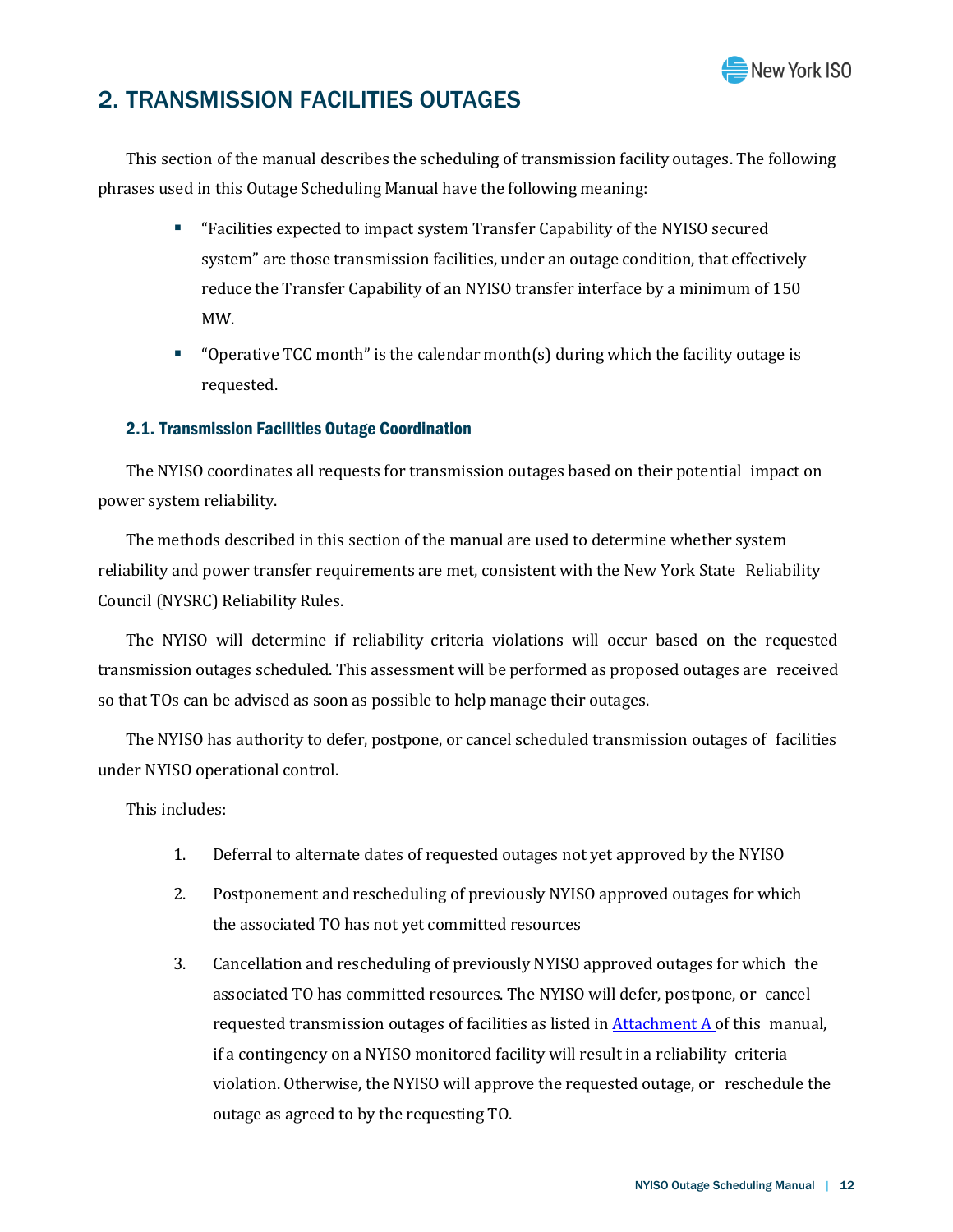## **New York ISO**

The NYISO has final authority in postponing or canceling outages on transmission facilities under NYISO operational control, if the outage would violate established reliability criteria. When the NYISO postpones or cancels a transmission facility outage request, the NYISO provides alternate periods for the TO to schedule the required outage.

When the NYISO denies an Outage Schedule, the reasons for denial will be made available for review by all parties involved.

The NYISO is not responsible for the physical operation (such as the switching of transmission lines for maintenance or security) or actual maintenance of the transmission facilities as listed in [Attachment](#page--1-0)  $\overline{A}$  of this manual. These functions remain under the responsibility of the TOs. Switching authority under both normal and Emergency conditions on facilities within or affecting a TO's own transmission system also remains within the purview of the TO.

Transmission Owners have final authority in scheduling, postponing, or canceling outages on all transmission facilities except for those under NYISO operational control.

The following information must be provided regardless of the method of notification:

- a. Equipment Name
- b. Description of Work
- c. Posted Reason
- d. Request Type
- e. Schedule Type
- f. Emergency Recall Time
- g. Outage Type
- h. Start Date/Start Time of Outage
- i. End Date/End Time of Outage
- j. Local Generation Impact

See section 3.2 of the Outage Scheduler User's Guide for description. <https://www.nyiso.com/manuals-tech-bulletins-user-guides>

#### 2.1.1. Transmission Facilities Outages Impact on Congestion Settlements

Transmission facility outages can have an impact on congestion settlements related to the Day-Ahead Market and TCC Auction settlements, as described in Attachment N of the *NYISO Open Access Transmission Tariff* (available from the NYISO Web site at

[http://www.nyiso.com/public/markets\\_operations/documents/tariffs/index.jsp\)](http://www.nyiso.com/public/markets_operations/documents/tariffs/index.jsp). Attachment N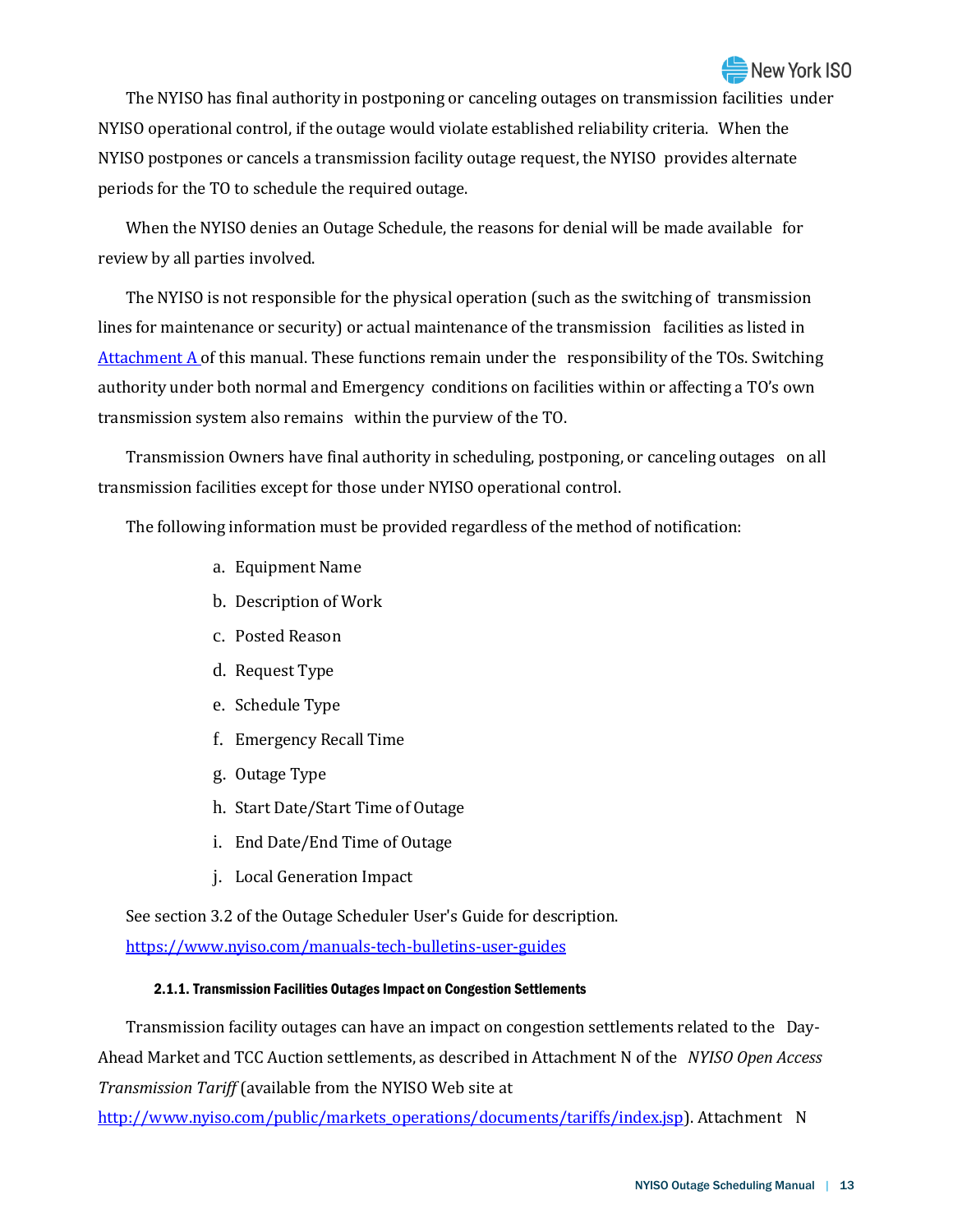defines the congestion rent shortfall charges and congestion rent surplus payments to TOs, resulting from transmission facility outages and returns-to-service.

## 2.2. Transmission Facilities Outage Scheduling Procedures

TOs should make an effort to expedite completion of an outage on facilities which impact the reliability of the power system.

To provide the NYISO with enough time to perform the required studies and verify power system thermal, voltage, and stability criteria, all transmission facilities outage requests are subject to the following procedures.

## 2.2.1. General Procedures for Annual Schedules

These are the general procedures for submitting information and reports, general NYISO verifications, and rescheduling of outages to develop the annual schedules.

## *NYISO Actions*

- 1. Review the Two-Year (current year and next year) Annual Transmission Facilities Outage Schedules submitted by TOs by November 1 of each year.
- 2. Determine impact on NYISO monitored reliability and transfer criteria, if a conflict exists that violates system reliability criteria.
- 3. Notify TOs and coordinate changes to the proposed schedule.
- 4. Post approved outages on the NYISO Open Access Same Time Information System (OASIS) site.
- 5. Make revisions of the approved Outage Schedules and post the updates on the NYISO OASIS site.

## *Transmission Owner Actions*

- 1. Submit the proposed Two-Year (current year and next year) Transmission Facilities Outage Schedules for all outages, including daily outages, scheduled for three or more calendar days in succession by October 1 for each year in written form via available means.
- 2. Reschedule rejected requests in periods offered by the NYISO.
- 3. Submit updates to the Two-Year (current year and next year) Transmission Facilities Outage Schedules for NYISO Scheduling Department consistent with section 2.2.3 for approval. Updates are processed on an on-going, first come first serve basis.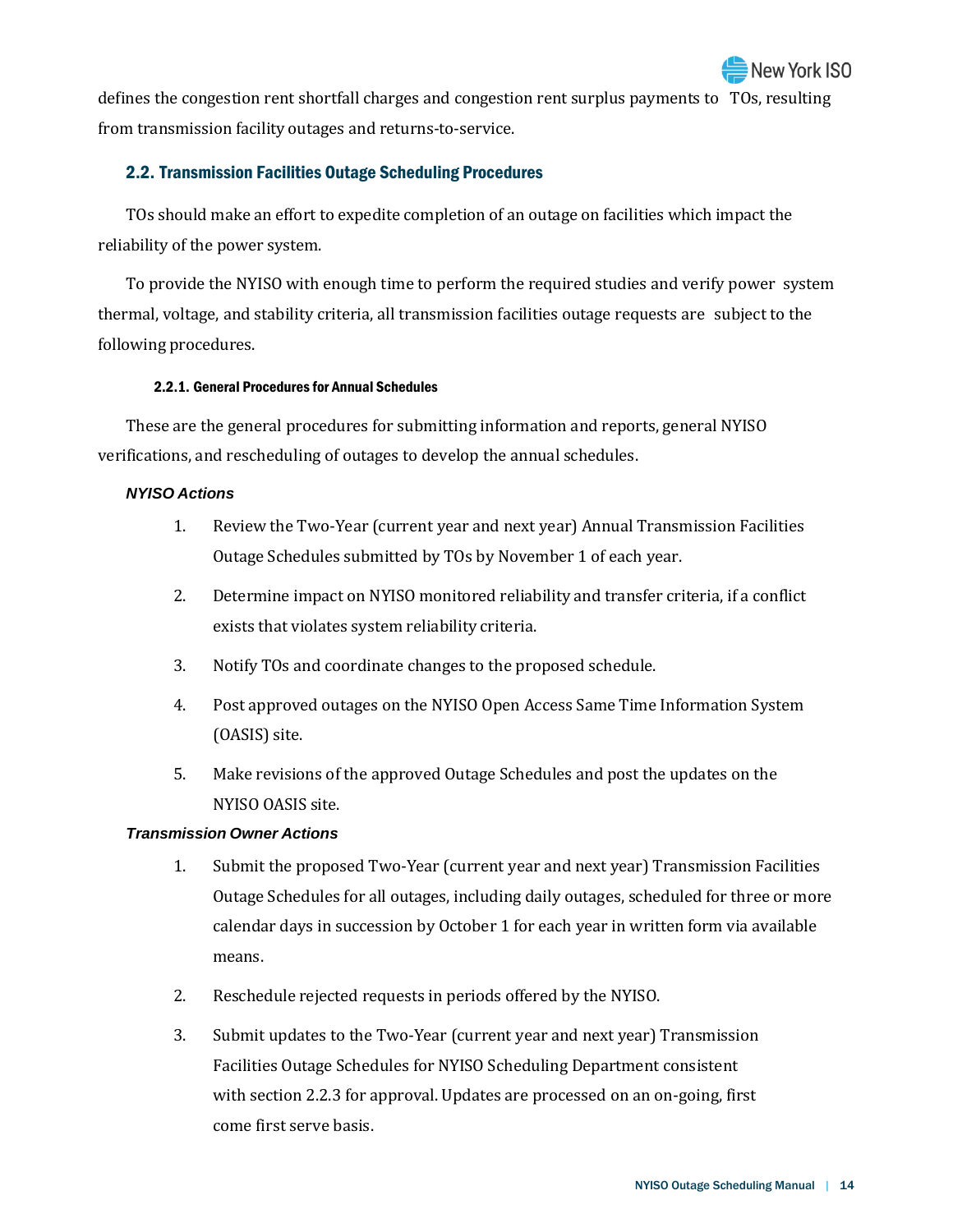

#### 2.2.2. NYISO Analysis Procedure

The following procedure defines the applicable rules for scheduling outage requests in consideration of NYISO reliability.

#### *NYISO Actions*

- 1. Perform the contingency analysis evaluation, as required.
- 2. Apply the System Reliability and Transfer Criteria described i[n section](#page-14-0) 2.3 of this manual.

#### 2.2.3. Facility Outage Scheduling Procedures

All outage requests for Facilities under NYISO Control or Facilities Requiring NYISO Notification that are not considered Emergencies by NYISO are processed according to the following procedure.

## *NYISO Actions*

- 1. Receive and acknowledge TOs' facilities outage requests. The NYISO will approve outages in the order received.
- 2. The NYISO will determine if reliability violations will occur so that TOs can be advised as soon as possible to help manage their outages.
- 3. The NYISO will defer, postpone, or cancel requested transmission outages of Facilities under NYISO Operational Control if a contingency on a NYISO monitored facility will result in a reliability criteria violation.
- 4. The NYISO will disapprove/reject the requested outage if notification is not received within the minimum notification time requirements. Otherwise, the NYISO will approve the requested outage, or reschedule the outage as agreed to by the requesting TO.
- 5. Prepare and issue the following reports every calendar day:
	- a. NYISO Daily Outage Schedule
	- b. NYISO Transfer Limitations
	- c. Daily Outages Notification for each TO (NYISO business days only)
	- d. Daily Scheduled Outages Report for the NYISO Power Control Center.

#### *Transmission Owner Actions*

*Transmission Outage Scheduling*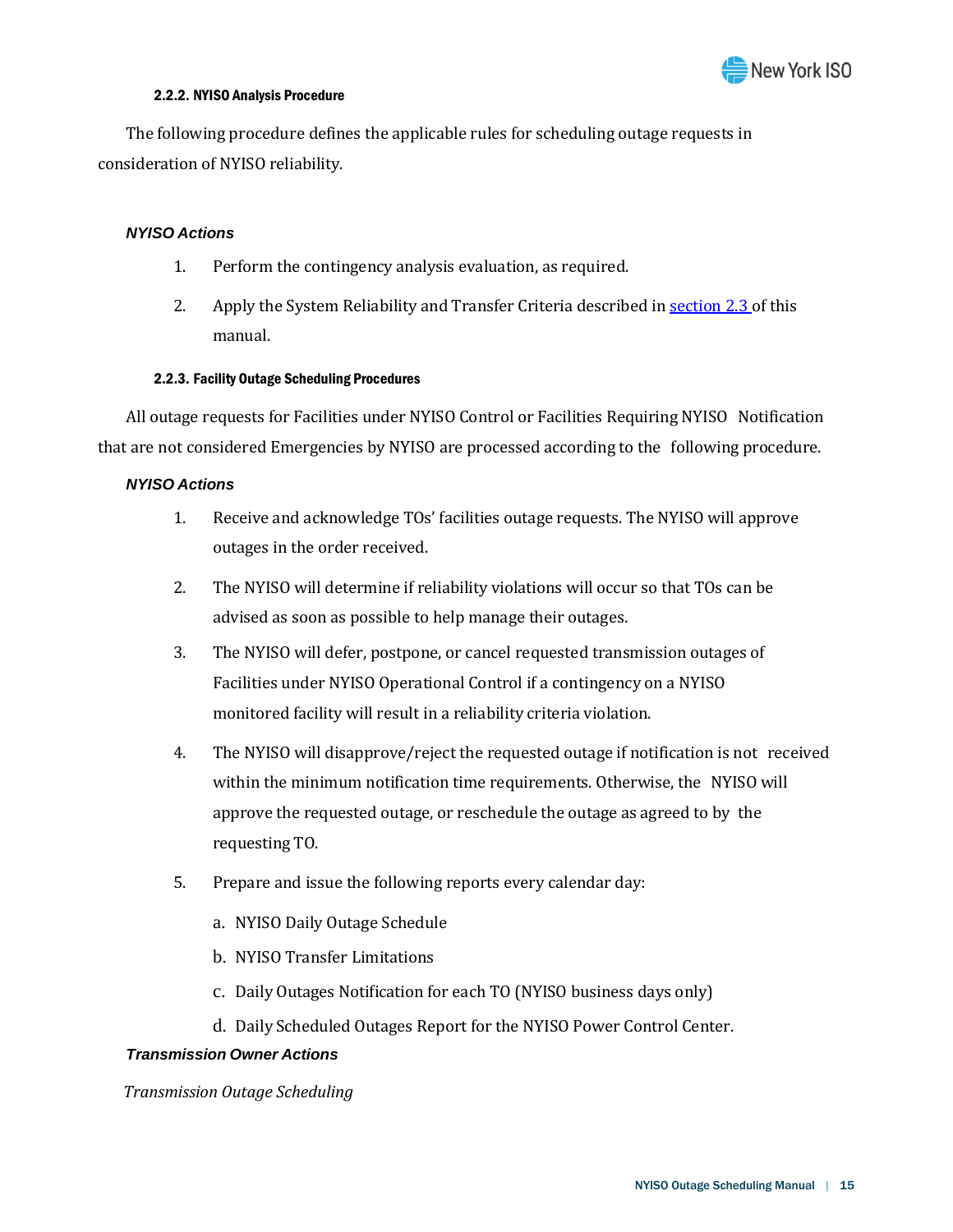- 1. Submit via e-mail, telephone, or other means available the outage requests, based on best available information, within minimum notification time and requirements as provided in this *Outage Scheduling Manual*:
	- a. Facilities expected to impact system Transfer Capability of the NYISO secured system: No later than 30 calendar days before the first day of the operative TCC month with the exception of:
		- i) Outage requests that the NYISO and TO agree cannot prudently be delayed, based on reliability concerns, to the next or later operative TCC month(s), or
		- ii) Outage requests for weekend, NYISO observed holiday, or weekday offpeak periods, or
		- iii) Outage requests for a period within an operative TCC month throughout which significant congestion is not expected to occur in the judgment of the NYISO.

Facility outage requests that are expected to impact system Transfer Capability of the NYISO secured system may be submitted more than 30 calendar days before the first day of the operative TCC month and, if necessary, revised by the TO provided the revision is submitted no later than 30 calendar days before the first day of the operative TCC month.

- b. Facilities Under NYISO Control expected to impact system Transfer Capability less than 150 MW: At least five calendar days before the proposed scheduled time and date.
- c. Facilities Requiring NYISO Notification: At least two calendar days before the proposed scheduled time and date.
- 2. Specific facility notification times are identified in  $Attention A of this manual. The$ </u> 30 calendar day notification requirement is in advance of the first day of the operative TCC month. For example, all facility outage requests during the month of June that are expected to impact system Transfer Capability of the NYISO secured system must be submitted by May 1.

## *Transmission Outage Scheduling Affecting Local Reliability Commitment*

1. Transmission Owners in the New York Control Area (NYCA) must coordinate scheduling of transmission facility outages with the NYISO. This includes verifying that a specific generator is available for commitment, if required during the transmission outage.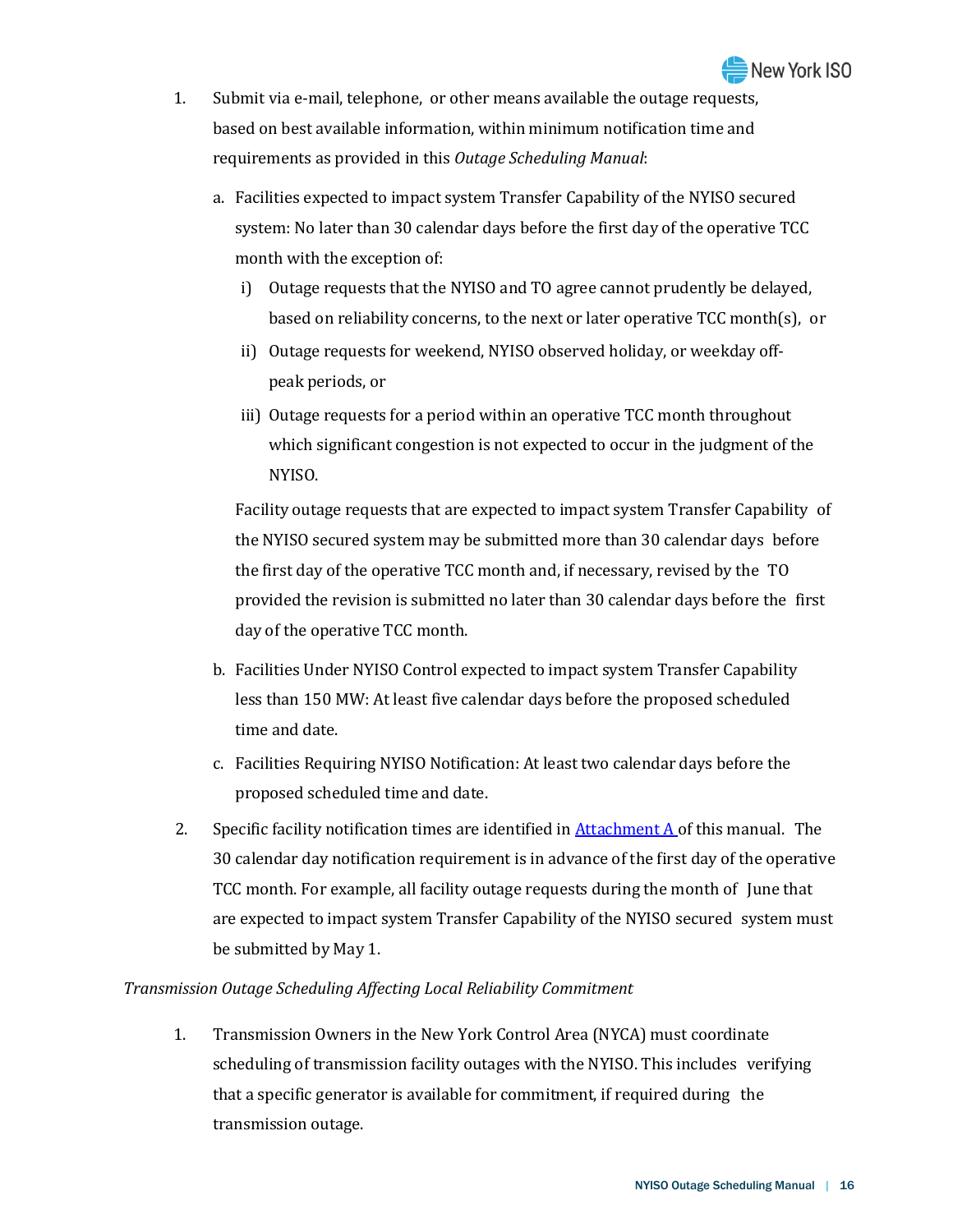- 2. Transmission Owners must submit a maintenance outage request to the NYISO Scheduling Department. If that request requires a specific generator be committed or remain on line during the outage, that information must be provided when the request is made. The NYISO will record the details of the outage.
- 3. Transmission Owners must perform the following with respect to outages:
	- a. Verify that any required generators are available for commitment during the outage.
	- b. Review the Day-Ahead Market generation commitment to determine that the required generation is scheduled. If it is not scheduled, the TO must notify the NYISO Grid Operations Department that a unit commitment for local reliability is required, identifying the generators required and the Start Date/Start Time and End Date/End Time of the local reliability commitment.
	- c. Notify the GOs of the commitment after the NYISO has approved the local reliability commitment.
- 4. If a transmission outage request requires a specific generator remain off line or derated during the outage, that information must be provided when the request is made. Notification of an outage impacting a generator will be made to the affected generator via the NYISO scheduling software.

## *Transmission Outage Rescheduling*

- 1. Facilities expected to impact system Transfer Capability of the NYISO secured system:
	- a. Wherever possible, in the event of a NYISO or TO cancellation of an approved outage request fewer than 30 calendar days before the first day of the operative TCC month, a transmission outage will be rescheduled within the same operative TCC month if both of the following conditions are met:
		- i) The outage will be expected to have similar impact to Day-Ahead or Real-Time Market system Transfer Capabilities as in the originally scheduled period.
		- ii) The outage will be submitted within the minimum notification time of two calendar days.
	- b. In the event that cancelled facility work cannot be rescheduled to meet the above conditions but cannot be prudently delayed based on reliability concerns, then the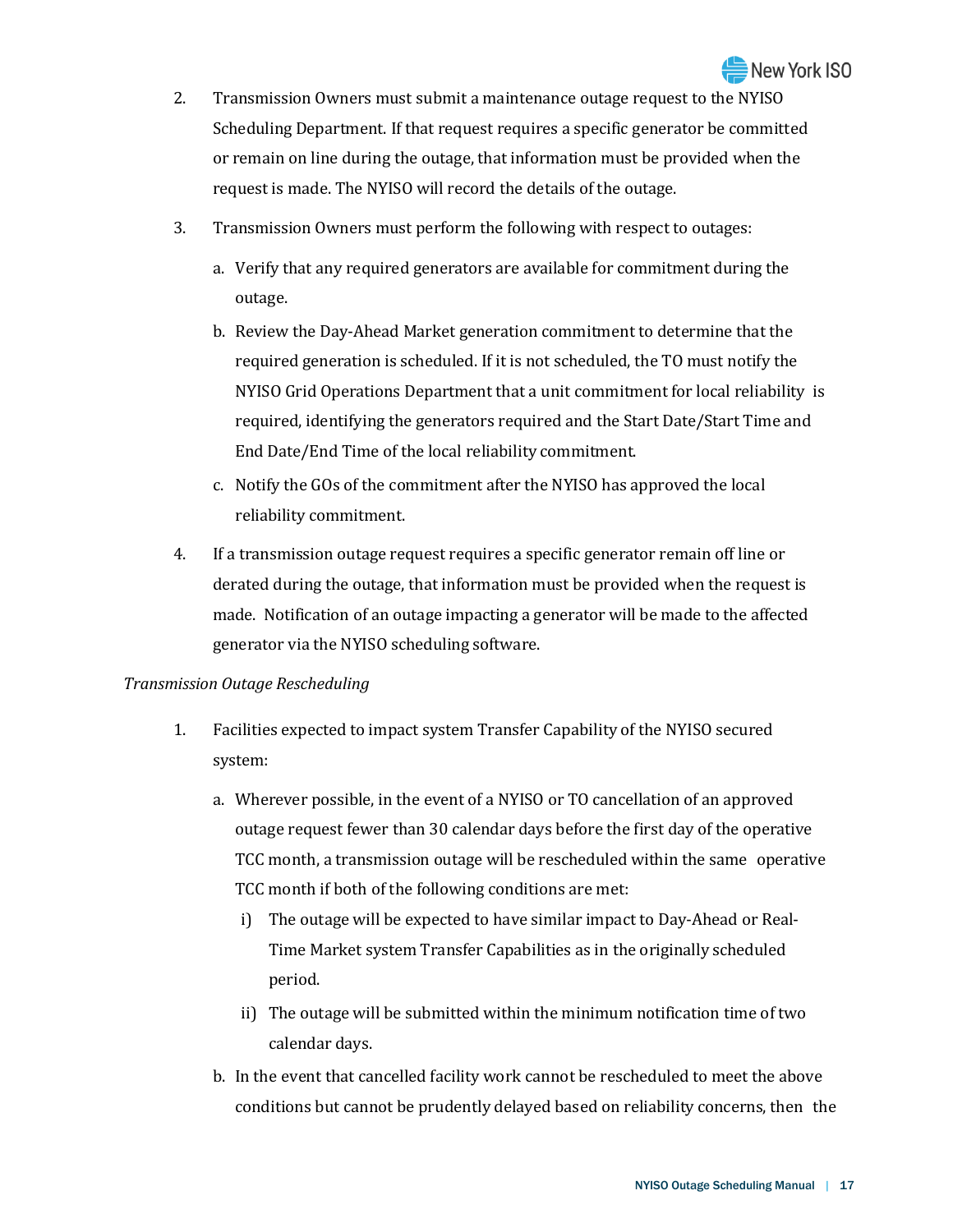

cancelled facility work may be rescheduled within the same or another operative TCC month; provided the work is rescheduled in a manner that is close as practical to the above conditions.

- 2. Facilities under NYISO Operational Control expected to impact system Transfer Capability less than 150 MW
	- a. Consider rescheduling outage requests deemed by the NYISO to have a substantial impact on Transfer Capability.
	- b. Reschedule unapproved outage requests.
- 3. Facilities Requiring NYISO Notification: consider rescheduling outage requests deemed by the NYISO to have a substantial impact on Transfer Capability.

## *Transmission Outage Cancellation*

1. Provide reasons for the cancellation of an outage request for review by the NYISO Grid Operations Department and NYISO Market Monitoring and Performance Department.

## 2.2.4. On Shift Outage Scheduling Procedures

On shift outage scheduling by the NYISO is performed according to the following procedure.

## *NYISO Actions*

- 1. After being notified by the TO of its intention to proceed with a prescheduled outage:
	- a. Check the online Outage Scheduler function to verify that the requested outage has been prescheduled.
	- b. Study the system conditions for thermal, voltage, or stability violations including the equipment outage before outage starts.
	- c. If required, take the necessary actions to ensure that the outage will not violate reliability criteria and make all the necessary pre-outage Notifications.
- 2. Notify the TO via telephone, to proceed with the actual switching sequence, when the pre-outage actions have been taken and it has been determined that the outage can proceed.
- 3. Assess the post-contingency conditions for thermal, voltage, or stability violations, after being notified by the TO that the equipment is out of service. If the NYISO determines that the reliability criteria will be violated as a result of the outage, the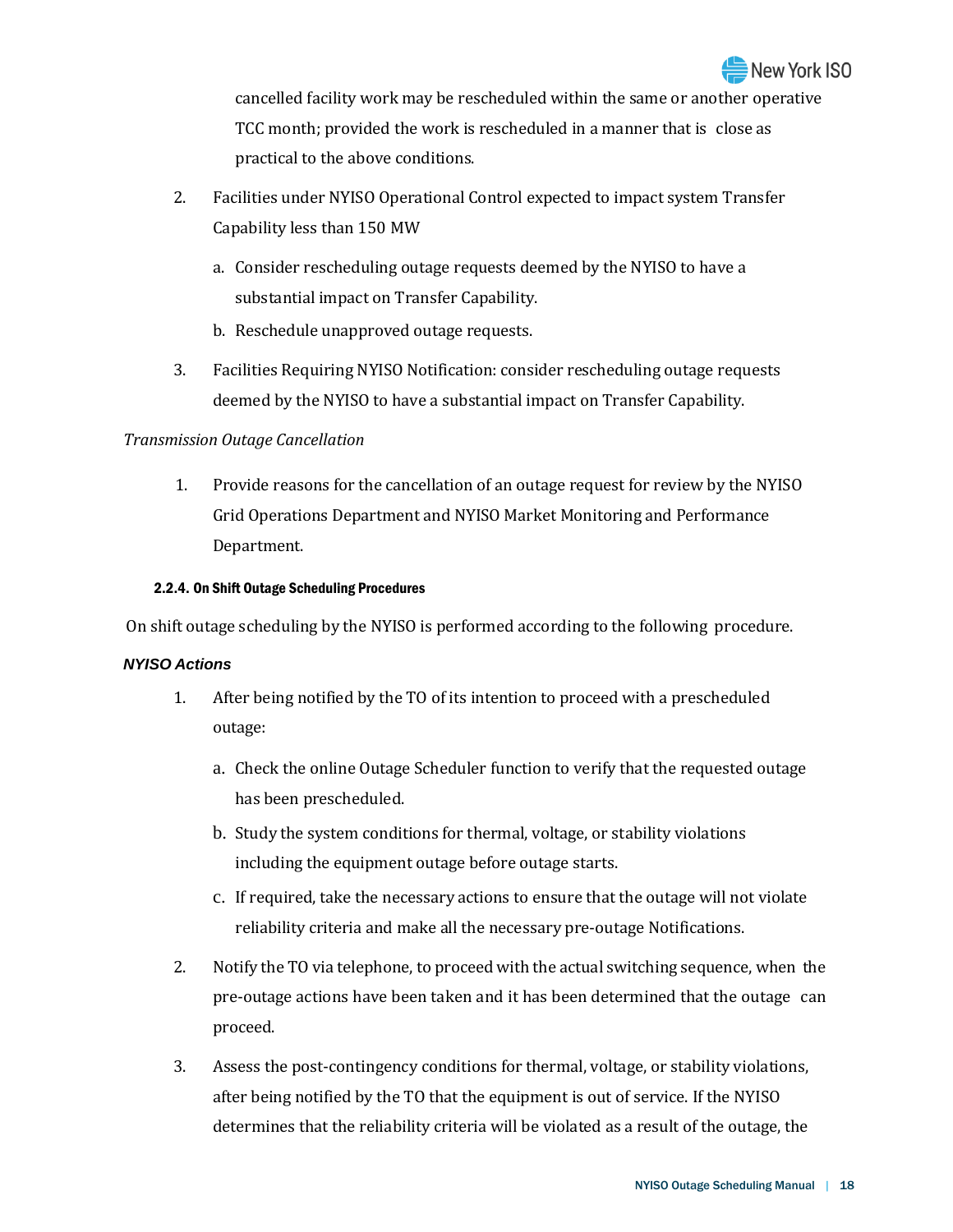

NYISO will take appropriate actions to correct the problem.

4. After receiving notification from the TO that the outaged equipment is restored and in normal working condition, take the necessary actions to remove restrictions placed on the NYISO monitored facilities for the outage. Equipment restored to service with a derated capacity or with an operational deficiency will be logged appropriately.

### *Transmission Owner Actions*

- 1. Before starting the actual switching sequence, notify the NYISO Grid Operations Department via telephone of its intention to proceed with a Scheduled Outage and then wait for NYISO approval to proceed.
- 2. Upon receiving approval from the NYISO, proceed with the switching sequence to remove the equipment from service.
- 3. Notify the NYISO Grid Operations Department immediately after the facility has been removed from service.
- 4. If the NYISO recalls the outage, return the facility to service as soon as possible.
- 5. Notify the NYISO Grid Operations Department immediately after completing the scheduled work, in preparation for restoring the outaged equipment to service. The TO will notify NYISO Grid Operations Department of the restoration intent, however, for the sake of reliability will begin the process of restoring the facilities promptly.
- 6. Upon receiving approval from the NYISO, proceed with the actual restoration sequence to return the facility to service.
- 7. Inform the NYISO Grid Operations Department immediately after the equipment is restored to service and of any derated capacity or operational deficiency with that facility. The TO must take appropriate measures to correct the problem as soon as possible.

#### 2.2.5. Switching Requests

Short duration changes in equipment status for the purpose of removal from and restoring to service other associated equipment is classified as *switching*.

Switching requests may be made on shift provided the request meets each of the following requirements:

1. The request is directly related to an appropriately prescheduled outage or the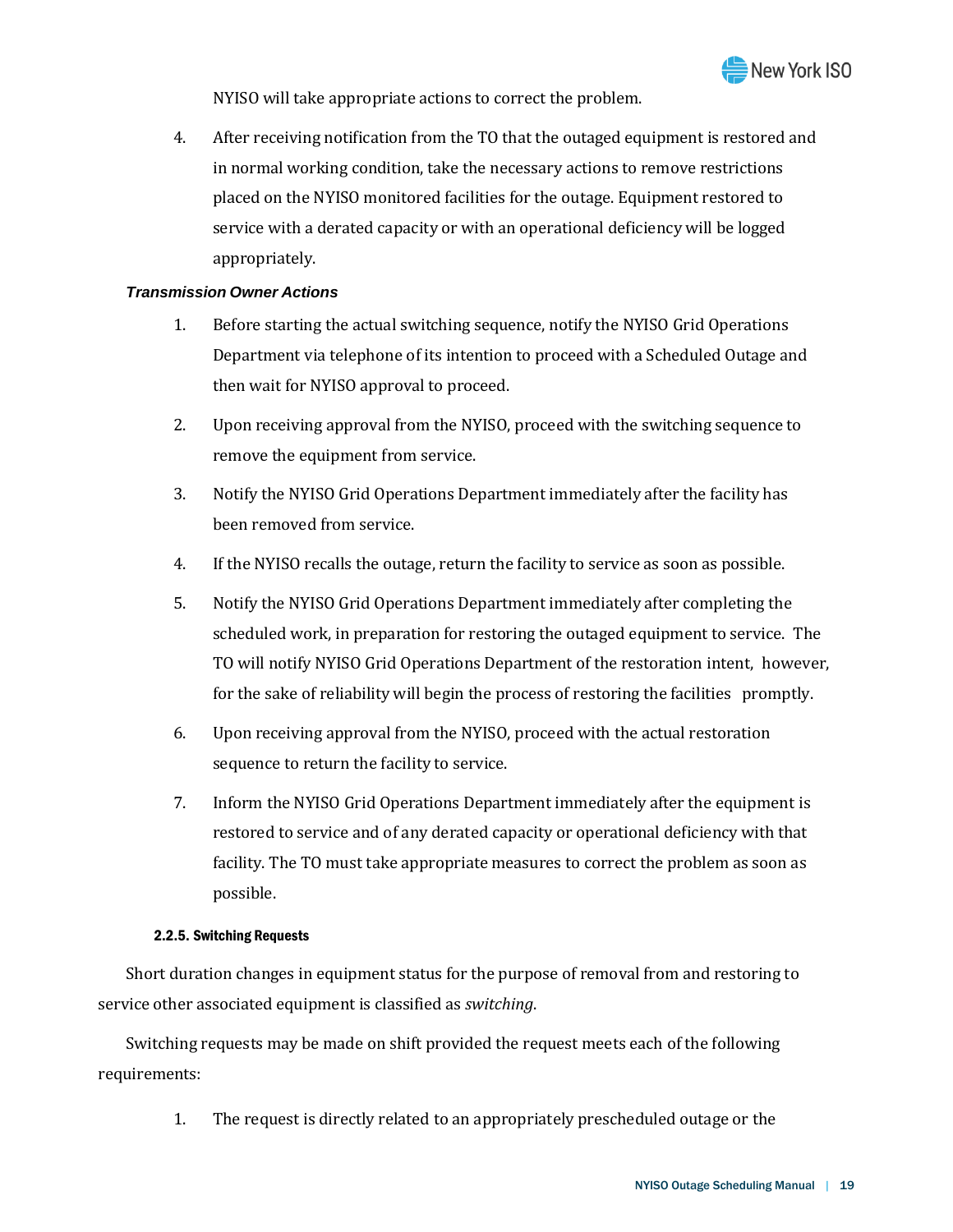

request is to exercise a disconnect switch.

- 2. The duration of the switching request does not exceed two hours.
- 3. The TO notifies the NYISO Grid Operations Department a minimum of two hours prior to the start of the switching.
- 4. The switching is requested to take place during off peak hours or when significant congestion is not expected to occur in the judgment of the NYISO.
- 5. The switching request will not violate applicable reliability criteria.

#### 2.2.6. Emergency Outages

Planned outages are normally evaluated prior to the calendar day on which they are scheduled to begin. However, there are situations when special operating conditions, or Emergency Outage requests by TOs, require additional study cases to be performed. Special operating conditions that require an Emergency Outage of transmission facilities, whether they are identified by the NYISO or by a TO, will be evaluated immediately by the NYISO according to the following procedures.

## *NYISO Actions*

- 1. The NYISO will perform the following:
	- a. Obtain a description of the special condition or emergency.
	- b. Identify components involved in the emergency.
	- c. Determine any special conditions related to the outage.
	- d. Request the Start Date/Start Time and End Date/End Time, if known, of the Emergency Outage.
- 2. Evaluate the impact of the Emergency Outage, if possible. If the nature of the Emergency Outage is such that it cannot be delayed, approval will be given, but appropriate mitigating measures will be implemented to ensure compliance with reliability criteria.
- 3. Ask the TO requesting the outage to consider delaying the outage if the following conditions apply to the request: the outage meets reliability criteria but has a substantial impact on Transfer Capability in conjunction with previously scheduled outages.
- 4. If conditions permit, the NYISO will perform the following after coordinating the Emergency Outage request: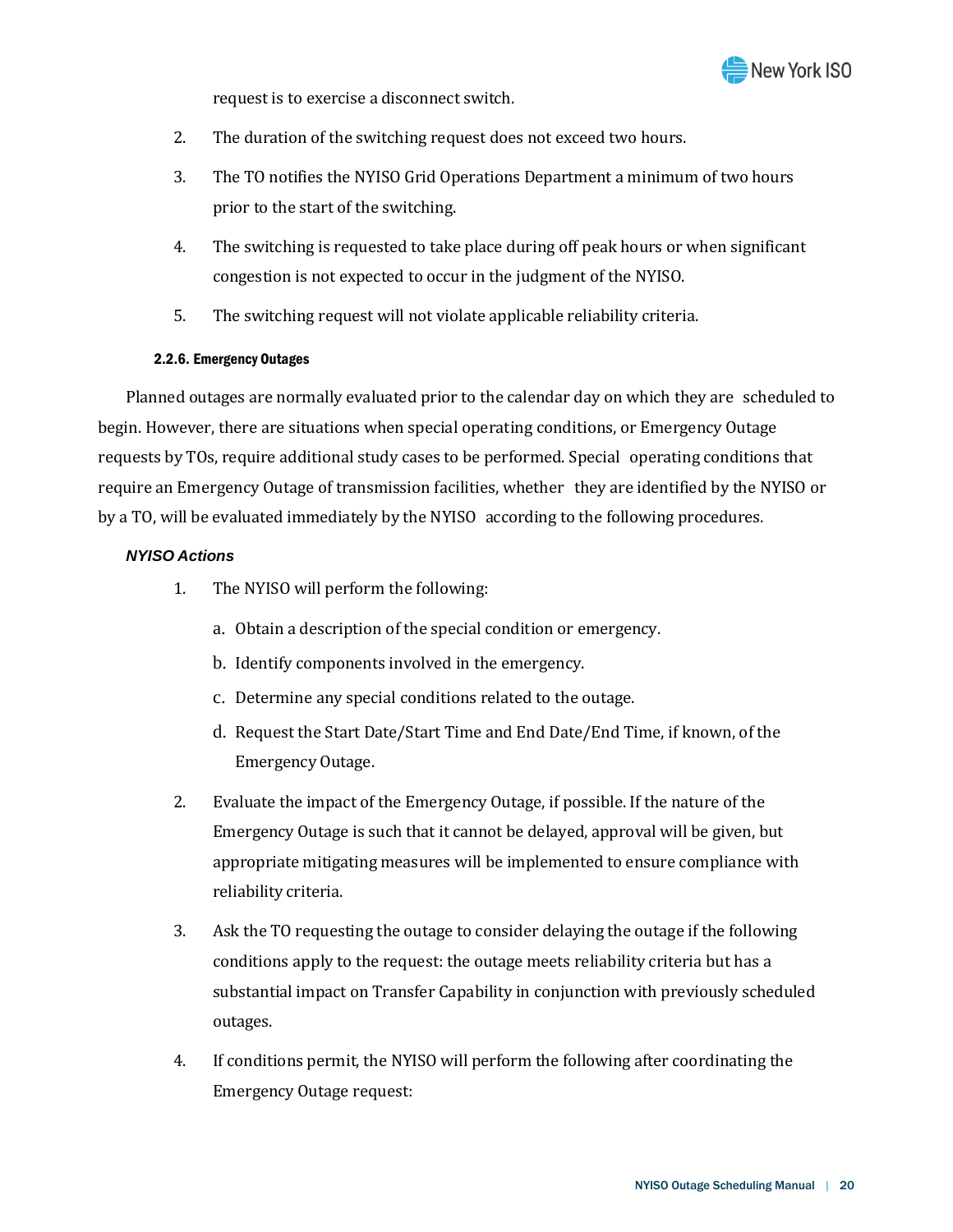

- a. Inform the appropriate TOs of the impending Emergency Outage.
- b. Make all the necessary pre-outage verifications and adjustments to the NYISO monitored facilities as required.
- 5. Notify the requesting TO via telephone, to proceed with the actual switching sequence.
- 6. Assess the post-contingency conditions for thermal, voltage, or stability violations, after being notified by the TO that the equipment is out of service. If the NYISO determines that the reliability criteria will be violated as a result of the outage, the NYISO will take appropriate actions to correct the problem.
- 7. Include Emergency Outage and all changes to the Outage Schedule in the daily reports.
- 8. After receiving notification from the TO that the outaged equipment is restored to service and in normal working condition, take the necessary actions to remove restrictions placed on the NYISO monitored facilities for the outage. Equipment restored to service with a derated capacity or with an operational deficiency will be logged appropriately.
- 9. Inform the appropriate TOs of the conclusion of the Emergency Outage.

## *Transmission Owner Actions*

- 1. Inform the NYISO Grid Operations Department immediately after determining that an Emergency Outage is required.
- 2. Provide the NYISO Grid Operations Department with the following information:
	- a. Description of the special condition or emergency.
	- b. List of applicable components to be taken out-of-service.
	- c. Any special conditions related to the outage.
	- d. Start Date/Start Time and End Date/End Time, if known, of the Emergency Outage.
- 3. Notify the NYISO Grid Operations Department via telephone of their intention to proceed with an Emergency Outage before starting the actual switching sequence and then wait for NYISO authorization to proceed, if the nature of the emergency allows time to do so.
- 4. Removal of the equipment from service without first notifying the NYISO Grid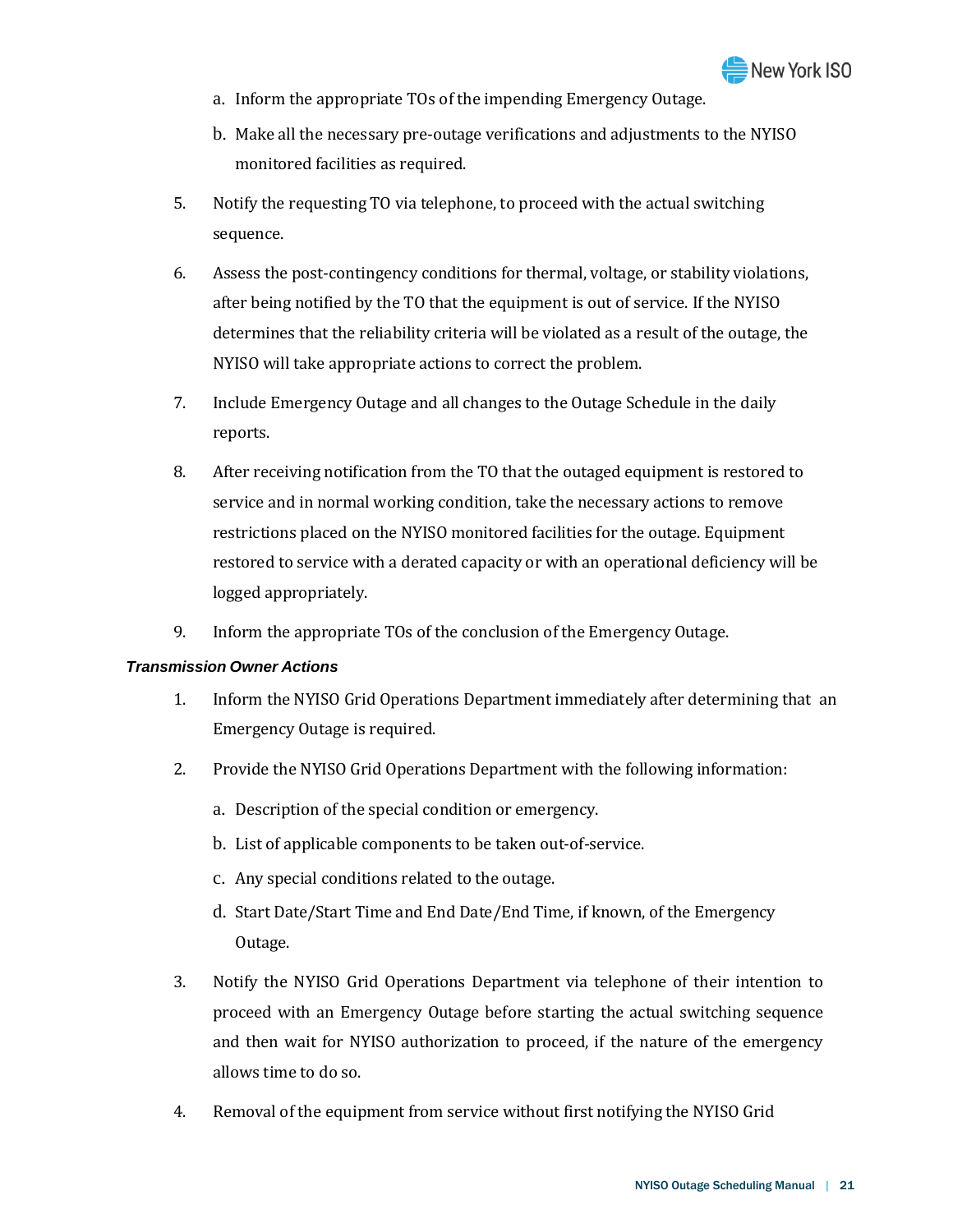Operations Department must only be done for safety purposes and to prevent further damage to equipment. If such action is taken, the TO must immediately notify the NYISO Grid Operations Department of the action after the equipment is safely out of service.

- 5. Upon receiving approval from the NYISO, proceed with the switching sequence to remove the equipment from service.
- 6. Notify the NYISO Grid Operations Department immediately after the facility has been removed from service.
- 7. Notify the NYISO Grid Operations Department immediately after completing the emergency work in preparation for restoring the outaged equipment to service. The TO will notify NYISO Grid Operations Department of the restoration intent, however, for the sake of reliability will begin the process of restoring the facilities promptly.
- 8. Upon receiving the approval from the NYISO, proceed with the actual restoration sequence to return the facility to service.
- 9. Inform the NYISO Grid Operations Department immediately when the equipment is restored to service and of any derated capacity or operational deficiency with the facility. The TO must take appropriate measures to correct the problem as soon as possible.

## 2.2.7. In-Service Work and Relay Testing

In-service maintenance or testing of relays on transmission facilities under NYISO Operational Control and on all inter-company and inter-control area ties is allowed under this procedure:

## *NYISO Actions*

- 1. The NYISO will perform the following:
	- a. Identify facilities involved in the test.
	- b. Request the Start Date/Start Time and End Date/End Time of the in-service relay test.
	- c. Evaluate the impact of the in-service relay test.
	- d. List approved in-service relay testing in daily outages notification for each TO.

## *Transmission Owner Actions*

1. For normally scheduled in-service relay tests, the TO must notify the NYISO Scheduling Department at least one business day before the proposed scheduled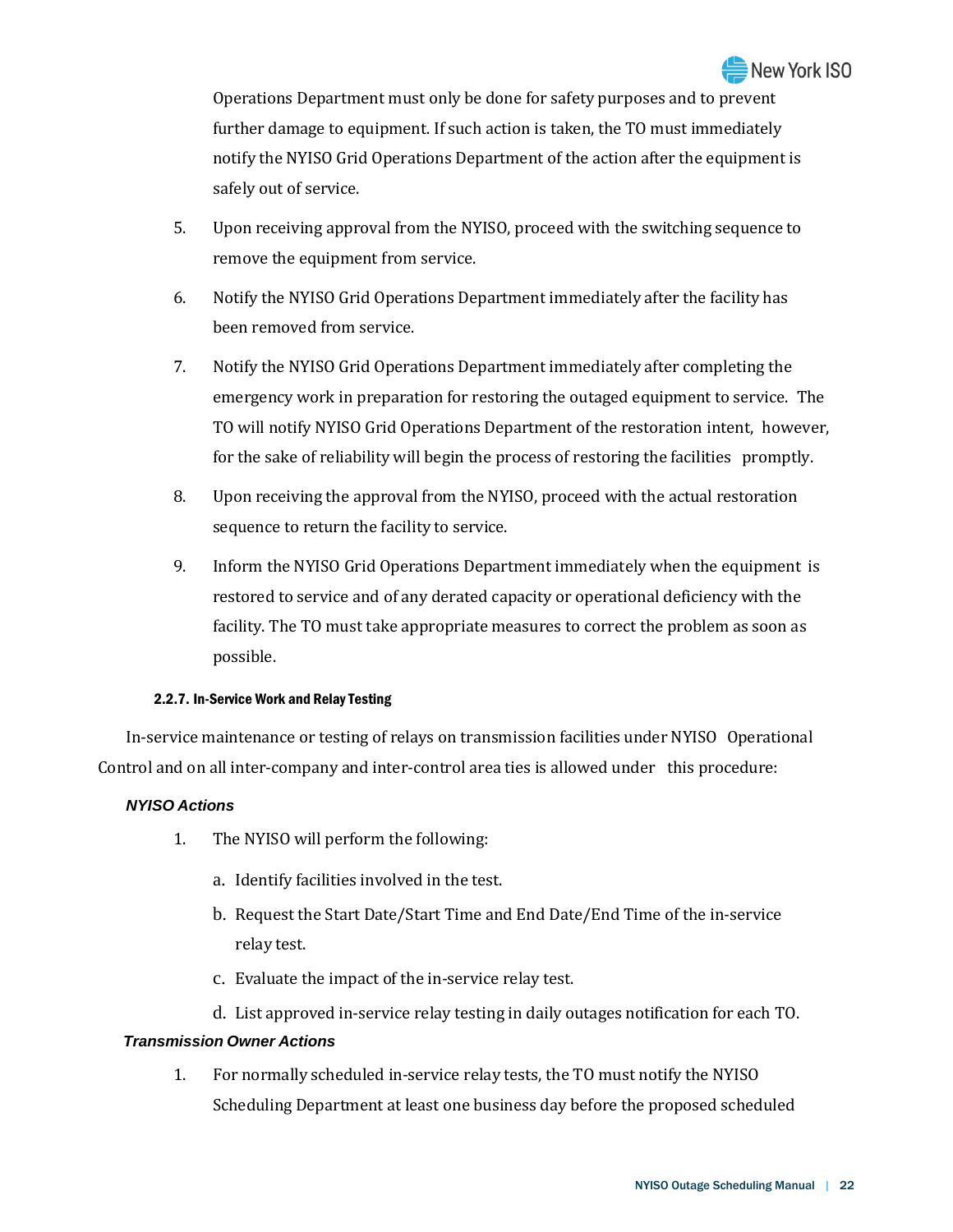Start Date, for which the work is to be scheduled. The TO must provide the NYISO Scheduling Department the following:

- a. List of transmission facilities that could be impacted by the test (e.g., line, breaker, capacitor bank, etc.).
- b. Start Date/Start Time and End Date/End Time of the in-service relay test.
- 2. For same day work, the TO must notify the NYISO Grid Operations Department as soon as possible of their need to perform such work that day. The TO must provide the NYISO Grid Operations Department the following:
	- a. List of transmission facilities that could be impacted by the test (e.g., line, breaker, capacitor bank, etc.).
	- b. Start Time and End Time of the same day in-service relay test.
- 3. The TO must perform testing such that appropriate measures that would mitigate the impact of the test are taken.
- 4. The TO must inform the NYISO Grid Operations Department when the testing has been completed and of any derated capacity or operational deficiency with that facility. The TO must take appropriate measures to correct the problem as soon as possible.

#### 2.2.8. Hot Line Work

Hot line work, as referred to in this procedure, is defined as work on or near any transmission line which requires automatic re-closing to be removed from the line or manual re-closing to be held off for the protection of personnel working on or near such facilities.

## *NYISO Actions*

- 1. The NYISO will perform the following:
	- a. Identify lines included in the work.
	- b. Request the Start Date/Start Time and End Date/End Time of the hot line work.
	- c. If required, evaluate the impact of the hot-line work.

## *Transmission Owner Actions*

1. For normally scheduled hot line work, notify the NYISO Scheduling Department of hot line work on any transmission facilities under NYISO Operational Control and on all inter-company and inter-control area ties 115 kV and above. One day prior notification is required except for emergency situations.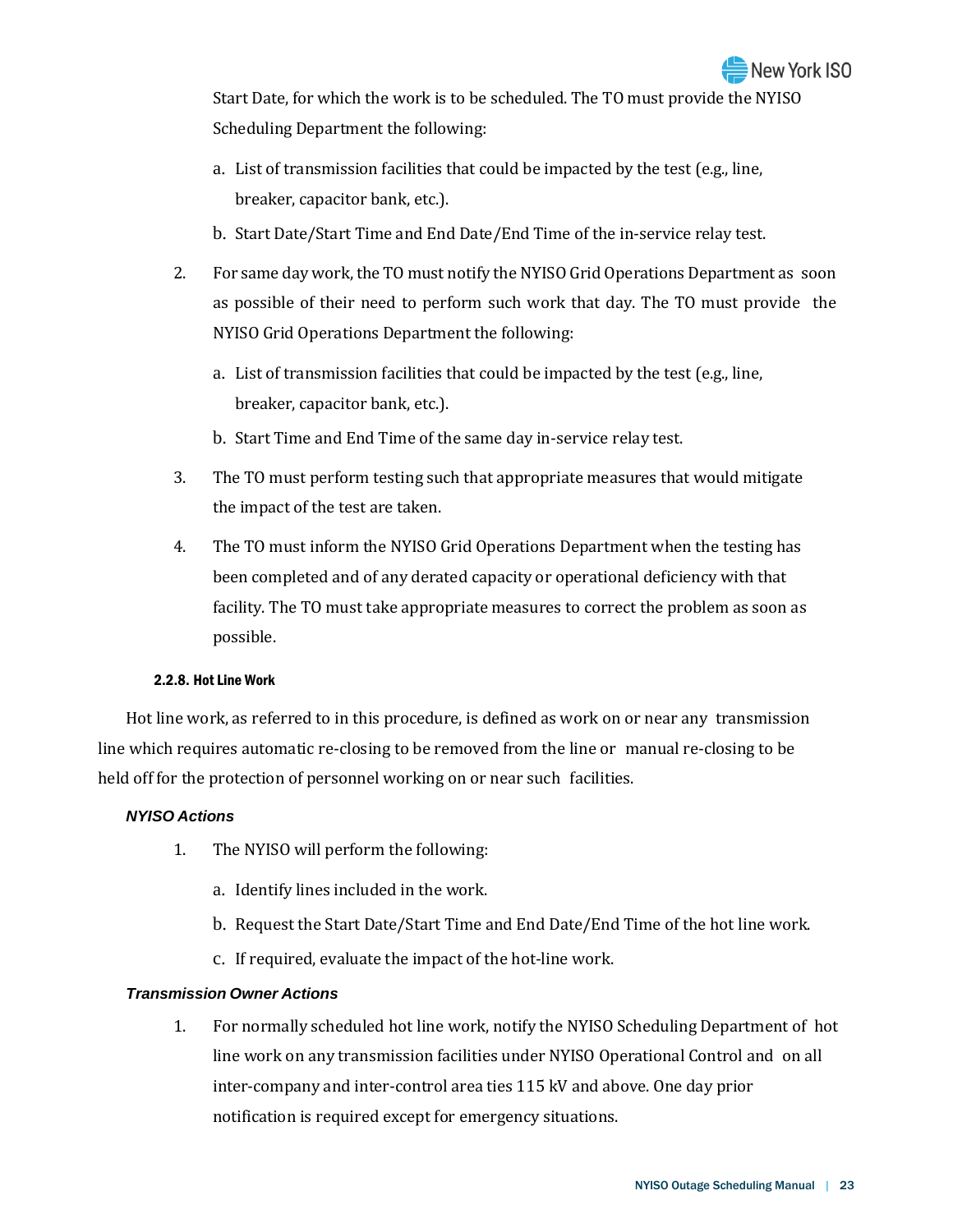- 2. For emergency situations the TO must notify the NYISO Grid Operations Department immediately after determining that hot line work will be required.
- 3. Notify the NYSIO Grid Operations Department when automatic re-closing is disabled or manual closing is being held off on the line where the work is being performed.
- 4. Notify the NYISO Grid Operations Department immediately of any problems or outages relating to hot line work in progress.
- 5. Notify NYISO Grid Operations Department when hot line work is completed and the automatic re-closing has been enabled.

## 2.2.9. Emergency Restoration of Facilities

When the NYISO determines that emergency conditions can be averted or alleviated by the restoration of transmission facilities out of service for scheduled work, and the work is of such nature that the facility can be restored within a reasonable recall time, the following procedure will apply.

## *NYISO Actions*

- 1. Request the restoration of facilities deemed helpful in alleviating the emergency condition.
- 2. Evaluate continuously the emergency situation and determine if any further attempt should be made to restore the facility, in the event a transmission facility cannot be returned to service using the pre-established procedure for emergency restoration.

## *Transmission Owner Actions*

- 1. Have restoration procedures in place as part of the outage request for emergency restoration when so requested by NYISO. These will include estimates of time required to restore the facility to service under these conditions.
- 2. Evaluate the emergency situation and determine if any further attempt should be made to restore the facility in coordination with the NYISO Grid Operations Department, in the event that the transmission facility cannot be returned to service using the emergency restoration procedure.

## 2.2.10. Extensions of Outages

Although the planning of scheduled outages should always include a realistic allocation of time to accomplish the expected scope of work, it is inevitable that situations will occur that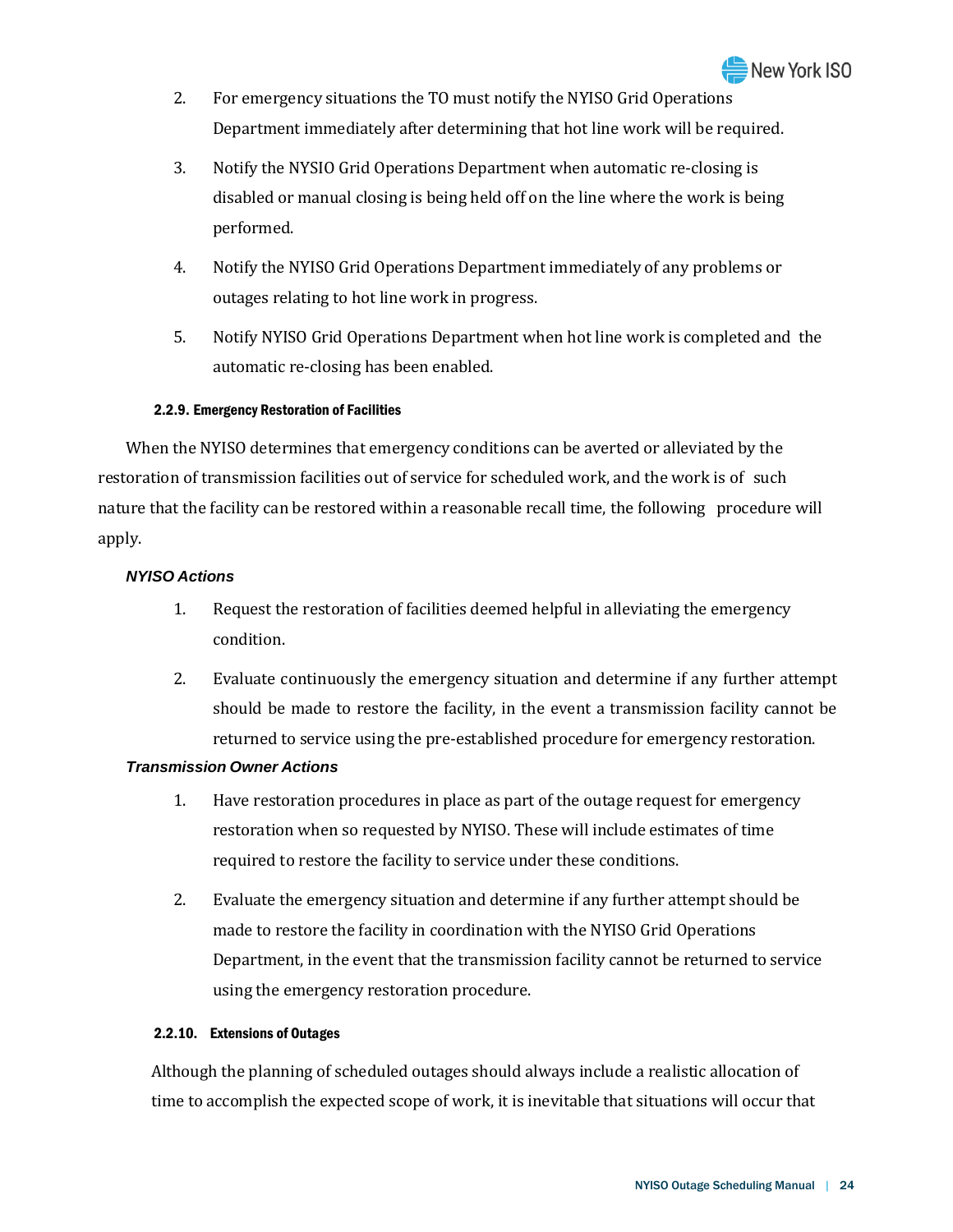force the extension of the End Date/End Time of a scheduled outage due to unforeseen circumstances. The following actions will be taken in such cases.

## *NYISO Actions*

- 1. Modify the existing Outage Schedule as required. This includes performing all the necessary reliability studies described in the previous sections according to the extension time required.
- 2. Notify affected TOs whose prescheduled outage requests must be rescheduled or canceled due to these extensions.
- 3. Post the new revised schedule in OASIS and update daily reports.

## *Transmission Owner Actions*

- 1. If the equipment outage extension does not meet the minimum notification required by [section 5.3 o](#page--1-1)f this *Outage Scheduling Manual*, notify the NYISO Grid Operations Department immediately of the delay and the new planned schedule so that a review can be made of the impact of this extension on system reliability.
- 2. If the equipment outage extension meets the minimum notification required by [section](#page--1-1) 5.3 of this *Outage Scheduling Manual*, notify the NYISO Scheduling Department.

## <span id="page-14-0"></span>2.3. System Reliability and Transfer Criteria

The NYISO uses the approved Outage Schedules to determine operating transfer limits for the monitored interfaces. The following is the current list:

- 1. Internal Interfaces:
	- a. WESTERN NY EXPORT
	- b. DYSINGER EAST
	- c. WEST CENTRAL
	- d. OSWEGO EXPORT
	- e. MOSES SOUTH
	- f. CENTRAL EAST
	- g. TOTAL EAST
	- h. UPNY/CONED
	- i. SPRAINBROOK/DUNWOODIE SOUTH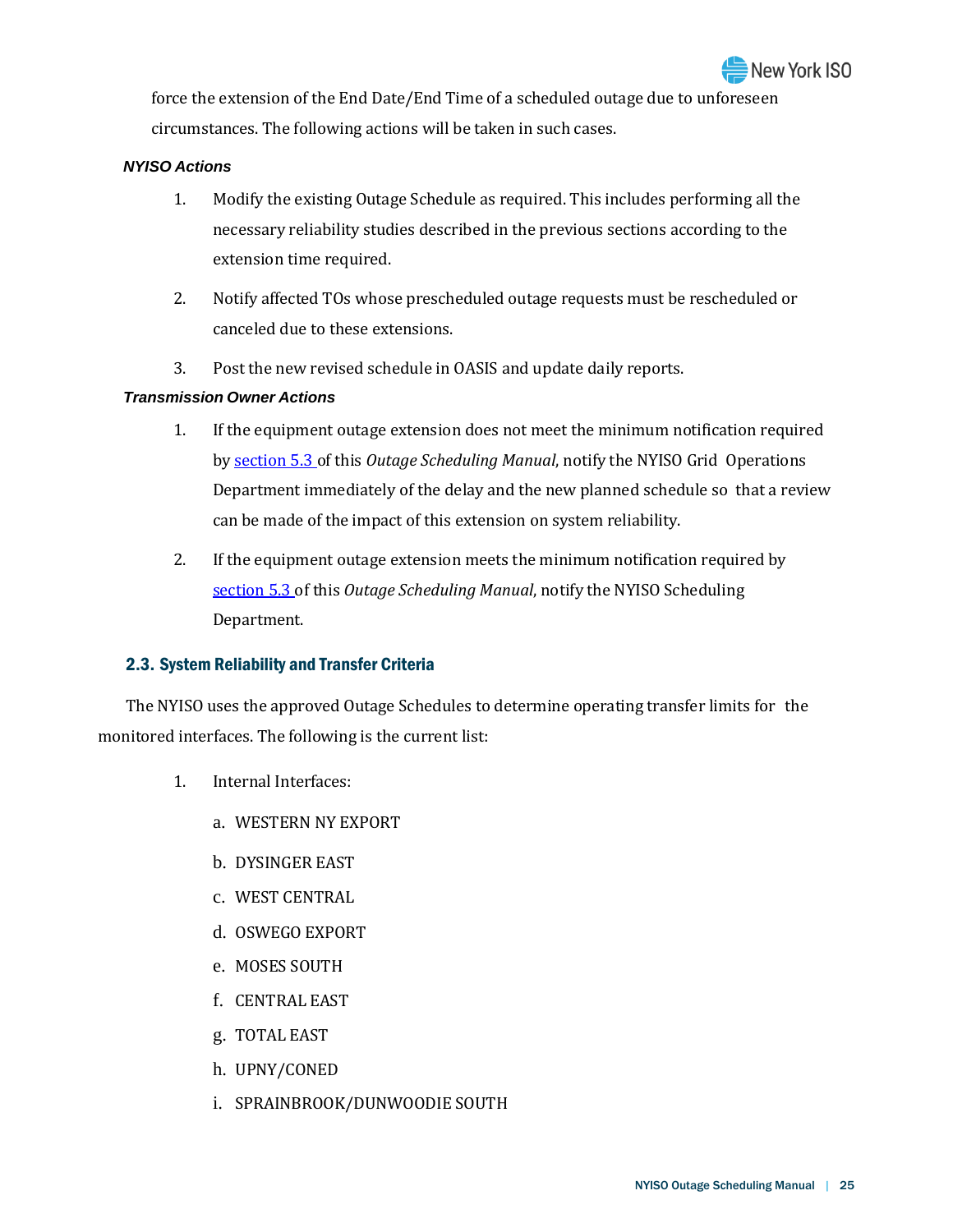

- 2. External Interfaces:
	- a. CSC-NPX
	- b. NPX-CSC
	- c. HQ-NYISO
	- d. NYISO-HQ
	- e. IMO-NYISO
	- f. NYISO-IMO
	- g. ISONE-NYISO
	- h. NYISO-ISONE
	- i. 1385-NPX
	- j. NPX-1385
	- k. NYISO-PJM
	- l. PJM-NYISO
	- m. PJM-NEPTUNE
	- n. SCH-HQ IMPORT/EXPORT
	- o. CEDARS-HQ
	- p. HQ-CEDARS
	- q. SCH-PJM\_VFT
	- r. SCH-VFT\_PJM

#### 2.3.1. Outage Impact Method

The method described below quantifies an outage's impact on the NYISO monitored interfaces. The interface impact method is used because it includes the effect of the outaged facility power flow distribution in addition to the change on the affected interface's thermal, voltage, and stability limits. It is important to remember that changes in the generation dispatch can affect the interface impact.

The Outage Interface Impact is best described by the following formula:

#### *Where:*

$$
OII = \frac{\{FIL_{\text{max}} - [FOI_L + (FIL_{\text{max}} * FT_{SF} * FO_{IDF}) - (FF_{FIL_{\text{max}}} * FO_{IDF})]\}}{1 + (FT_{SF} * FO_{IDF})}
$$